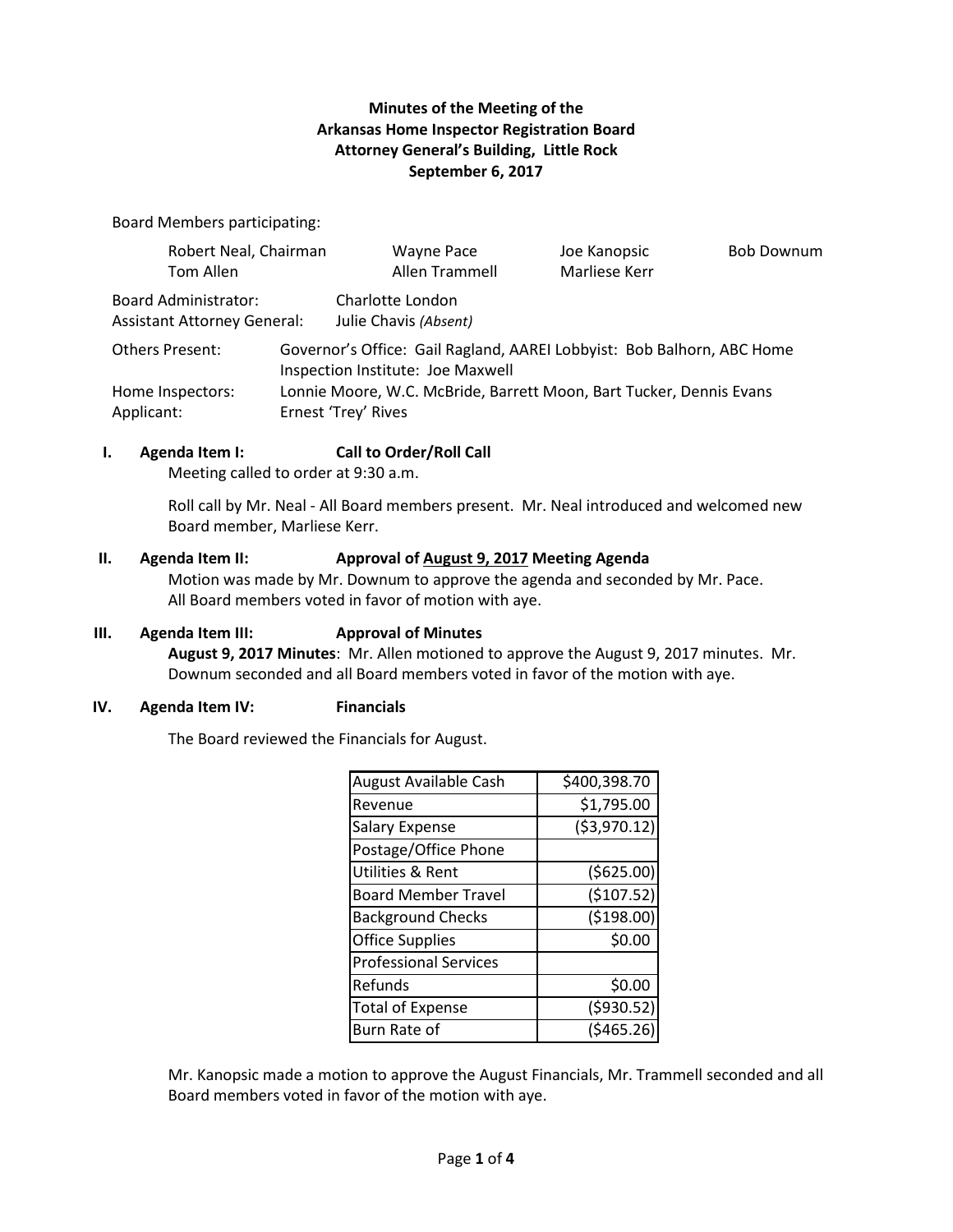## **V. Agenda Item V: Review of New Applicants**

The Board reviewed three new applicants.

- 1. Scott Campbell
- 2. Charles Curry
- 3. Ernest (Trey) Rives, III

All three (3) applicants were reviewed by Board members. Mr. Neal had a question about the various names used by Mr. Rives. Mr. Rives said that he has always gone by the name 'Trey' which is what he wanted on his license. Mr. Trammell made a motion to approve all three applicants, Mr. Kanopsic seconded and all Board members voted in favor of the motion to approve the applicants with aye.

### **VI. Agenda Item VI Status of Complaints**

### **1. OLD COMPLAINTS**

Although Ms. Chavis was absent from the meeting, she had emailed an update on the status of the complaints to Ms. London. Mr. Neal informed the Board members of those updates.

- a. Kyndal & John Wiles vs Ron Allen, HI-1583 *(2/2/2017-Notification letter mailed to Home Inspector, Mr. Allen responded by email dated 2/11/2017)* Mr. Neal is working on this complaint.
- b. Justin Hall *(The Engineer who has been performing home inspections without being registered with the state)* – Ms. Chavis is continuing to work on this ongoing complaint.
- c. John Williams, HI-1581 Ms. Chavis is trying to get Consent Agreements from Mr. Williams and his Attorney, Mr. Andrew Curry.
- d. Margaret Washburn vs Jerry Hoffman, HI-1500 *(2/2/2017-Notification letter mailed to Home Inspector, Mr. Hoffman responded by email dated 2/27/2017)* On September 1, 2017, Ms. Chavis mailed a Consent agreement and letter to Mr. Hoffman explaining the infractions in his home inspection report.
- e. Deborah Starr vs Curtis Gordon *(Not Registered)* The Board is waiting on additional information from the Real Estate Commission.
- f. Vicki Stephenson vs Nate Wilson, HI-1798 Mr. Neal is reviewing this complaint.
- g. Cindy Conrade vs Grant Colclasure *(Not Registered) (July, 2017) Notification to HI mailed 8/15/2017, Letter was returned, 2nd Notification mailed 8/31/2017*
- h. Alton Darty, HI-1496 vs Billy Howard Young, Jr. *(Not Registered)*. Mr. Neal is waiting on additional information on this complaint.
- i. Ms. Chavis sent a letter to Dick Stoufer, HI-1108 because he had not sent in any home inspection reports as required in his Consent Agreement. She has received those reports from Mr. Stoufer and will turn them over to the Board..

### **2. NEW COMPLAINTS**

### **VII. Agenda Item VII Continuing Education/Pre-Registration Courses**

1. **Professional Home Inspection Institute** - *(Pre-Registration Course -Renewal Request)* Advanced Residential Home Inspection *(80 Classroom Hrs)* Reviewed in April and approval was denied pending receipt of additional information. Education Provider was notified about denial on May 17. Additional documents emailed by provider on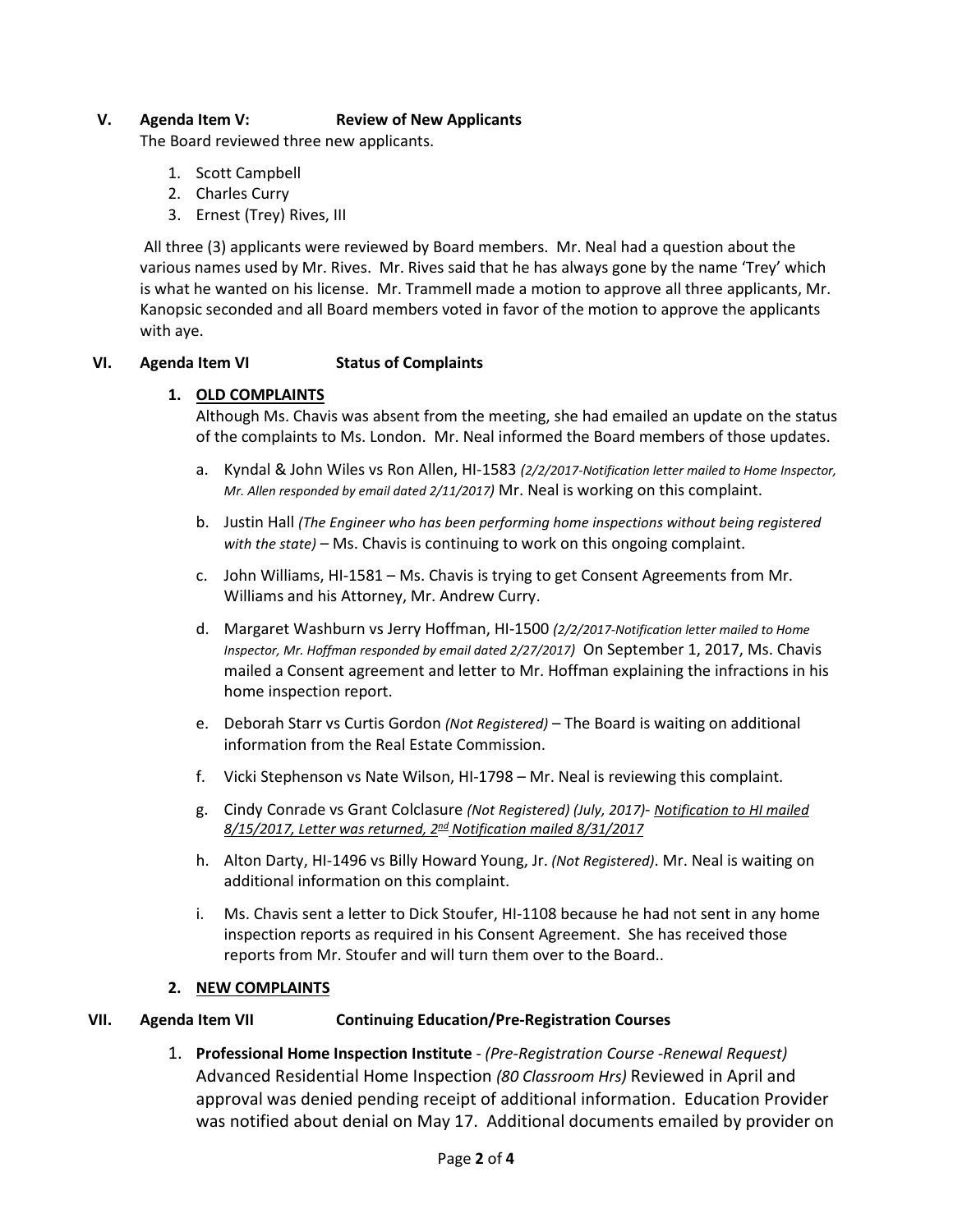August 8, 2017. Mr. Allen made a motion to deny approval of the pre-registration course based on it having only 76 hours instead of the required 80 hours and several of the hours being taught were on the subject of radon. Mr. Kanopsic seconded the motion to deny approval and all Board members voted in favor of denying approval with aye.

- 2. **All American Training Institute** *(Pre-Registration Course Renewal Request)* Mr. Allen motioned to approve the pre-registration course, Mr. Kanopsic seconded and all Board members voted in favor of the motion to approve with aye.
- 3. American Society of Home Inspectors (ASHI) –Nine (9) CE Courses Mr. Allen motioned to approve eight of the CE courses with one pending approval after clarification of exactly what is being taught and Mr. Pace seconded. Mr. Allen told the Board that one of the courses called 'Code is a 4-Letter Word' did not specify how code compliance was being taught. Mr. Neal asked Mr. Lonnie Moore about the course and Mr. Moore explained that the course does not teach Home Inspectors to be Code Inspectors. Mr. Neal asked Mr. Moore to have a letter sent to the Board to verify how code is being taught. *(Administrator Note: An email from ASHI was received by the Board later in the afternoon on 9/6/2017 stating that code was used to identify possible defects and to support findings and recommendations)*.
- 4. **InterNACHI** –Pre-Registration Course was denied approval in June and they are requesting further review. After review of InterNACHI's new information, Mr. Allen recommended approval of the course pending they are teaching the Arkansas Standards of Practice and not the ASHI Standards of Practice. Mr. Pace made a motion to approve pending they are teaching the difference between the Arkansas Standards and the ASHI Standards, Mr. Downum seconded and all Board members voted in favor of the motion with aye.

# **VIII. Agenda Item VIII New Business**

1. Apprenticeship Training – Mr. Neal said he would add to Mr. Pace's proposal that new Home Inspectors would have to inspect a minimum of one attic and one crawlspace with less than a 3-ft. clearance as part of their training. Mr. Evans (Home Inspector) told the Board that it can be tricky to inspect a crawlspace because you never know how much ductwork may be in the space. Mr. Kanopsic said he wanted to change the requirement that a trainer should have at least 1,000 fee-paid inspections. He made a motion to change the requirement from a specific number of inspections to the experience of the home inspector. No one seconded and the motion failed.

Mr. Kanopsic then motioned to reduce the number of required inspections from 1,000 to 500. Mr. Trammell seconded with further discussion. Mr. Kanopsic voted aye and all other Board members voted nay and the motion failed. Mr. Moore told the Board that he thinks that having a paid apprenticeship program is not right. He said that he has taken new home inspectors along with him for training on several occasions and he has never charged them a fee. All Board members then voted to accept Mr. Pace's proposal as is with the addition of the crawlspace and attic amendment.

2. Test Scores for Pre-Registration – Mr. Neal talked about how the Board has only been discussing raising test scores and he emphasized that all of the Board meetings are Public Meetings. He said the Board could not make any changes to current rules without taking the proper steps, as required by State Laws, including having public comments. Mr. Neal asked Mr. Tucker (Home Inspector) if he had any comments on the discussion. Mr. Tucker